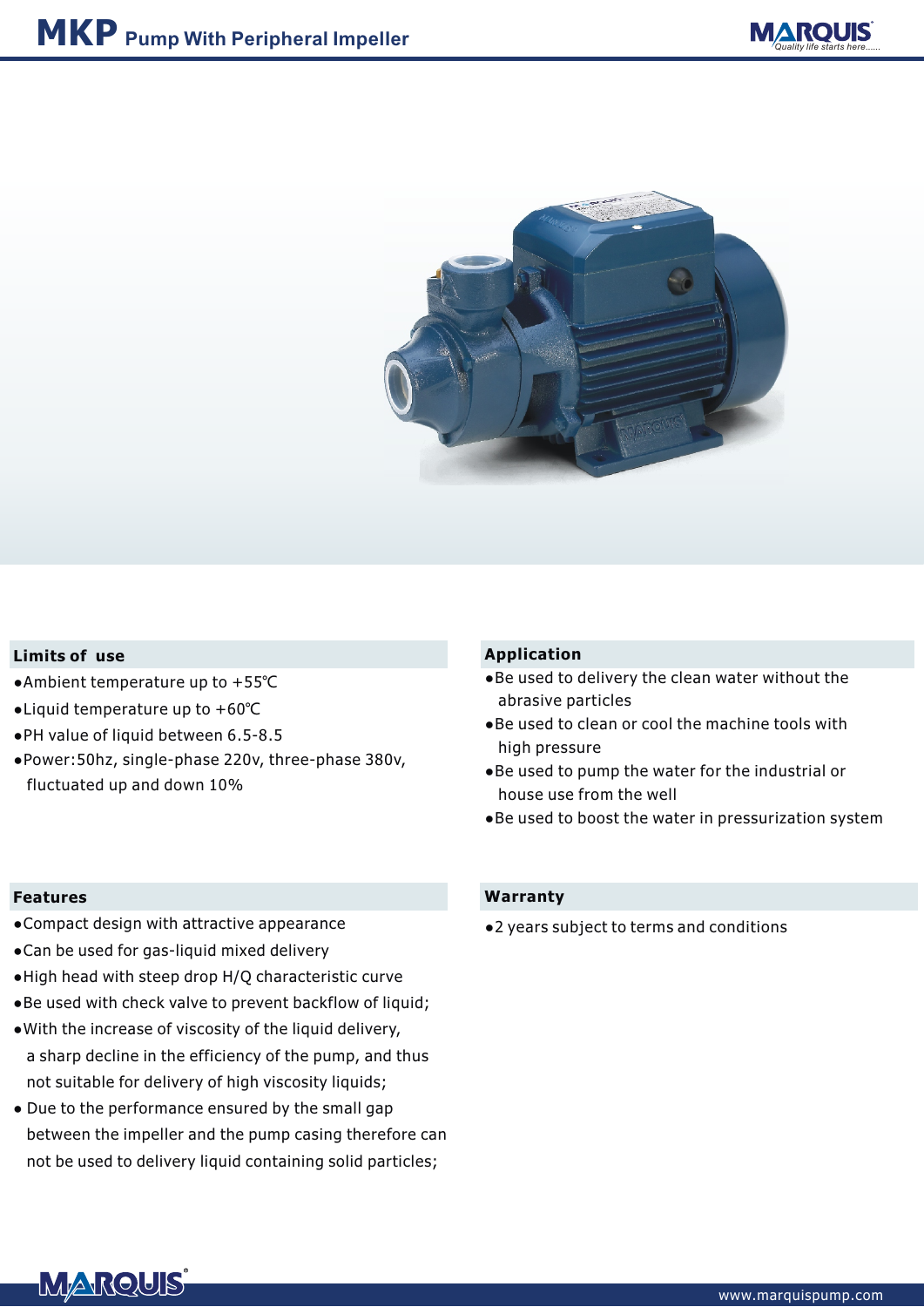

# **CHARACTERISTIC CURVES AND PERFORMANCE DATA**

**50 Hz n**=**2850 rpm Hs**=**0 m**



| Model          |              |           | Power          |        | $m^3/h$ |             | 0.3 | 0.6 | 0.9 | $\overline{2}$ | 1.5            | .8 | 2.1 | 2.4 | 2.7 | 3.0 | 3.3 |
|----------------|--------------|-----------|----------------|--------|---------|-------------|-----|-----|-----|----------------|----------------|----|-----|-----|-----|-----|-----|
| Single-phase   | Three-phase  | <b>KW</b> | HΡ             | Q      | I/min   | $\mathbf 0$ | 5   | 10  | 15  | 20             | 25             | 30 | 35  | 40  | 45  | 50  | 55  |
| MKP50          | <b>MK50</b>  | 0.18      | 0.25           | Н<br>m |         | 24          | 20  | 15  | 10  | 6              | $\overline{2}$ |    |     |     |     |     |     |
| MKP61          | <b>MK61</b>  | 0.25      | 0.33           |        |         | 27          | 22  | 18  | 14  | 10             | 6              | 2  |     |     |     |     |     |
| MKP62          | <b>MK62</b>  | 0.37      | 0.50           |        |         | 33          | 27  | 22  | 17  | 12             | $\overline{7}$ | 4  |     |     |     |     |     |
| MKP63          | <b>MK63</b>  | 0.42      | 0.55           |        |         | 40          | 36  | 31  | 26  | 22             | 18             | 14 | 9   | 4   |     |     |     |
| <b>MKP70-1</b> | MK70-1       | 0.55      | 0.75           |        |         | 65          | 60  | 51  | 52  | 44             | 37             | 30 | 22  | 17  | 12  | 8   |     |
| <b>MKP80-1</b> | MK80-1       | 0.75      | 1              |        |         | 70          | 65  | 60  | 55  | 50             | 46             | 40 | 36  | 31  | 26  | 22  |     |
| <b>MKP200</b>  | <b>MK200</b> | 1.5       | $\overline{2}$ |        |         | 90          | 84  | 75  | 70  | 66             | 60             | 55 | 50  | 45  | 34  | 28  | 20  |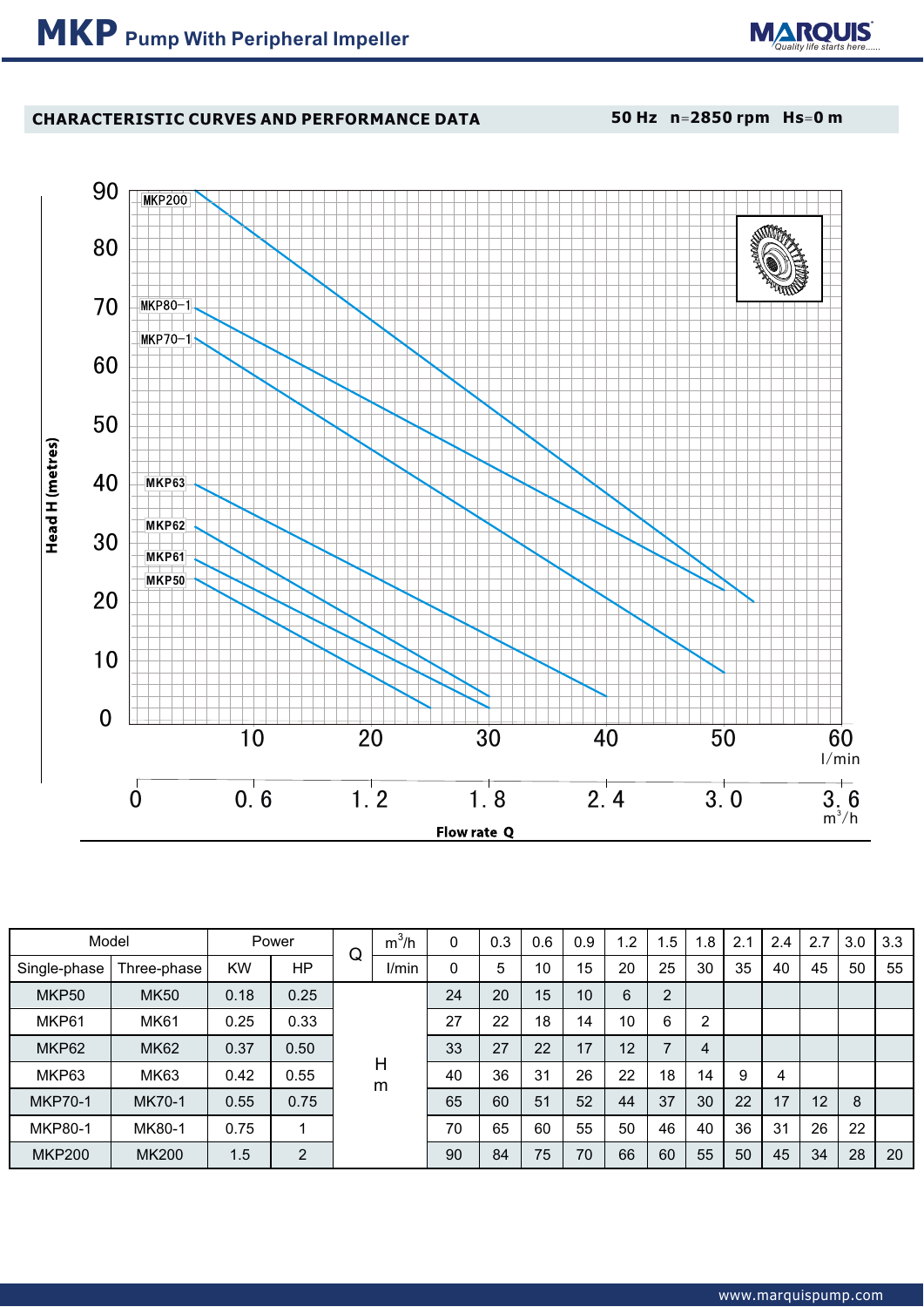



| Model          |               | Openings        |                 | Dimensions(mm) |     |     |    |    |     |     |     |     |    |    |
|----------------|---------------|-----------------|-----------------|----------------|-----|-----|----|----|-----|-----|-----|-----|----|----|
| Single-phase   | Three-phase   | DN <sub>1</sub> | DN <sub>2</sub> | a              |     | h   | h1 |    |     | m   | n   | n1  | W  | S  |
| MKP50          | <b>MK50</b>   | 1"              | 1"              | 40             | 230 | 155 | 63 | 17 | 130 | 57  | 118 | 100 | 60 | 7  |
| MKP61          | <b>MK61</b>   | 1"              | 1"              | 44             | 256 | 155 | 63 | 20 | 142 | 90  | 120 | 100 | 65 | ⇁  |
| MKP62          | <b>MK62</b>   | 1"              | 1"              | 44             | 256 | 155 | 63 | 20 | 142 | 90  | 120 | 100 | 65 | ⇁  |
| MKP63          | <b>MK63</b>   | 1"              | 1"              | 44             | 230 | 155 | 63 | 17 | 138 | 57  | 118 | 100 | 60 | ⇁  |
| <b>MKP70-1</b> | <b>MK70-1</b> | 1'              | 1'              | 47             | 284 | 180 | 71 | 20 | 164 | 103 | 137 | 110 | 66 |    |
| <b>MKP80-1</b> | MK80-1        | 1"              | 1"              | 57             | 305 | 180 | 71 | 20 | 163 | 103 | 137 | 110 | 77 | ⇁  |
| <b>MKP200</b>  | <b>MK200</b>  | 1"              | 1"              | 55             | 354 | 200 | 80 | 20 | 174 | 100 | 154 | 125 | 81 | 11 |

| Model          | Piece | GW(kg) | NW(kg) | Volume $(m^3)$ | L(cm)  | W(cm) | H(cm) |  |
|----------------|-------|--------|--------|----------------|--------|-------|-------|--|
| MKP50          |       | 4.3    | 4      | 0.007          | 25.000 | 15.00 | 17.50 |  |
| MKP61          |       | 5.4    | 5.16   | 0.008          | 28.300 | 15.80 | 17.30 |  |
| MKP62          |       | 5.6    | 5.3    | 0.007          | 28.00  | 14.50 | 17.50 |  |
| MKP63          |       | 6.1    | 5.8    | 0.007          | 25.00  | 15.00 | 17.50 |  |
| <b>MKP70-1</b> |       | 8.7    | 8.3    | 0.010          | 30.50  | 16.00 | 20.00 |  |
| <b>MKP80-1</b> |       | 10.76  | 10.36  | 0.011          | 33.30  | 16.40 | 20.70 |  |
| <b>MKP200</b>  |       | 18.62  | 17.46  | 0.021          | 39.00  | 22.00 | 25.00 |  |